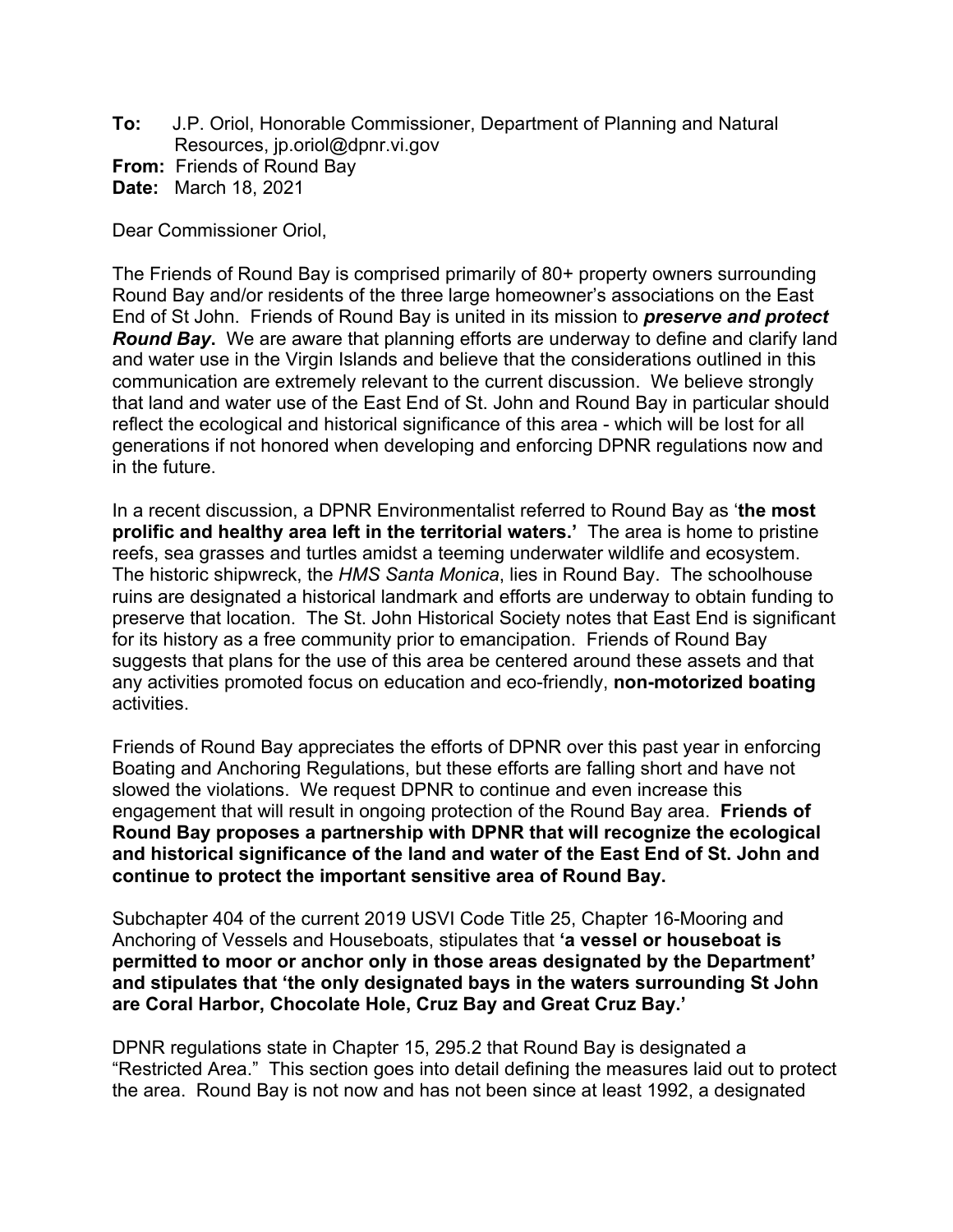mooring and anchoring bay. **The current COVID-related Executive Orders, have reinforced the existing regulations that stipulate anchoring in Round Bay is strictly prohibited.** Nonetheless, as DPNR is aware, boats of all sizes continue to pour into this area for both day and overnight use, blatantly ignoring the Executive Orders and the efforts of DPNR to communicate to boaters the regulations prohibiting anchoring.

Friends of Round Bay continue to witness daily violations that are causing destruction of the reefs and wildlife areas, posing safety issues for swimmers and snorkelers, as well as interfering with the peaceful existence of this very **historical and rural residential neighborhood.** Violations, all of which are documented in pictures, videos and attestations, involve:

- anchoring and dragging anchors in the coral reefs and sea grass areas,
- excessive wake with jet skis, water skiing, and boats racing through areas where swimmers and snorkelers frequent and over shallow coral reefs,
- damage to the Federally protected 240-year-old wreck of the HMS Santa Monica
- dumping raw and treated sewage, refuse, and fuel,
- making excessive noise with stereos and amplified music and party goers day and night,
- lighting up the bay at night like a small city with rigging and spot lights, including one boater that recently made a bonfire on a residential beach,
- setting up tables, umbrellas, and chairs in residents' backyards,
- trespassing on residents' property beyond the tree line, sitting on decks, smoking near open windows, cutting through homeowners' yards, and leaving trash,
- posing imminent danger on a daily basis to swimmers and snorkelers.

### **And these violations are occurring during a time when no boats should be anchored out in the bay!**

While some of the boat captains have responded positively to reminders of the regulations, there remain a concerning group that have become aggressive, repeat violators and that, thus far, appear to have no intention of abiding by the DPNR regulations or the Executive Orders. In addition to those violations noted above, some captains are anchoring vessels over 100' in length with anchors as large as three small vessels and lighting up the bay like a city at night. When DPNR does come out to clear the bay of illegal boaters, many return as soon as DPNR leaves.

Friends of Round Bay would be interested in knowing how many citations DPNR has issued and how much in fines has been collected. We estimate that this could total many thousands of dollars per week, increasing DPNR funding that can be used for increased enforcement as well as serve as an effective deterrent of future illegal activities.

Our Friends group has many active members that are willing to devote the time and energy to protect Round Bay. We have outlined problems and several action steps that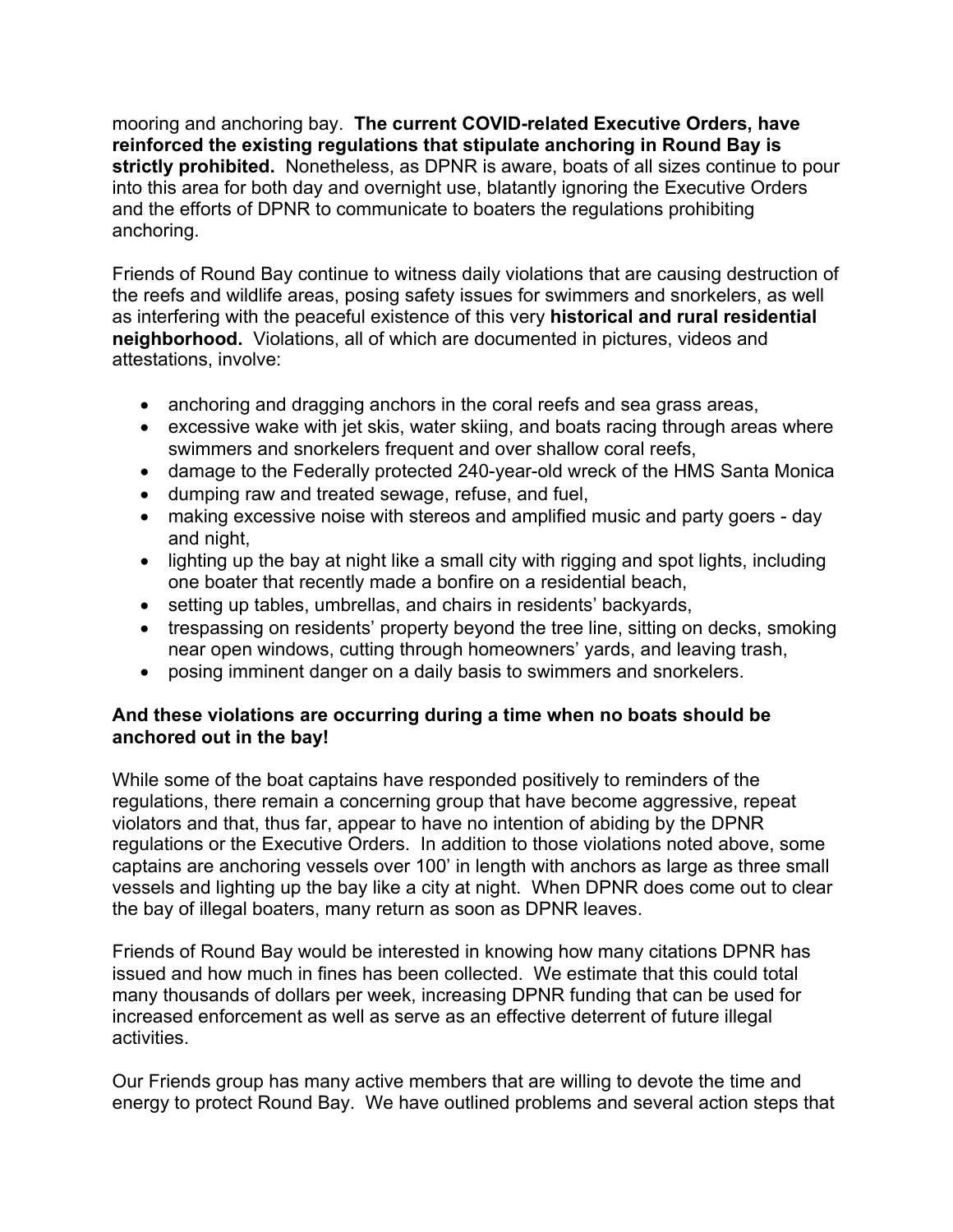we would like to jointly implement with the approval of DPNR that will reinforce the current regulations and assist DPNR in enforcement. Specifically:

1. **Problem:** Many boaters do not appear to realize or acknowledge that anchoring is prohibited in Round Bay. Even before the Covid restrictions were implemented, there was a lack of clarity about whether short term anchoring was allowed. Boaters most frequently anchor illegally close to (and sometimes on) shore, in shallow areas and too close to the reefs. Boaters are causing irreparable damage to the Federally protected historic shipwreck, *HMS Santa Monica.* 

## **Solution:**

- DPNR needs to clarify the regulations regarding anchoring in a restricted area. Friends of Round Bay interprets the regulation as prohibiting anchoring and requests that DPNR embrace this interpretation due to the profound harm that is being inflicted.
- Post a sign "No Anchoring in Round Bay" on the cliff facing the water on the government house property.
- Post a floating sign over the shipwreck that marks its location and states the prohibition of anchoring along with the cost of the fine that will be imposed.
- The regulations need to be strictly enforced due to the sensitivity of the area.
- 2. **Problem:** Boaters continue to anchor daily and overnight even after warning. Many return day after day, week after week. Boaters are posing a high risk of injury to swimmers and snorkelers on a daily basis. There are too many reported near misses. Too many of the current boaters appear either inexperienced or simply are disregarding basic boating safety regulations and/or common sense.

### **Solution:**

- DPNR can enhance enforcement by utilizing the webcam on Jay and Athena Swartley's property above Round Bay to identify violators;
- DPNR can appoint deputy assistants among the residents to distribute information approved by DPNR that educates the boaters. Friends of Round Bay will produce the fliers and submit to DPNR for approval;
- **DPNR must increase enforcement before someone gets injured or killed.**
- DPNR must utilize fines to help to fund enforcement.
- 3. **Problem:** Boaters dump sewage both raw and treated in Round Bay. Some charter boats are licensed to carry passengers but do not have any bathroom facilities. Boaters throw trash over board and on the land. Boaters are using residents back yards as latrines and leaving waste.

# **Solution:**

- DPNR must utilize fines to correct the behavior and to clean up the area.
- **All charter boats should be required to have holding tanks before they receive business licenses to operate.**
- 4. **Problem:** Many charter and pleasure boat businesses incorrectly list Round Bay as an anchoring and mooring option. Additionally, several boaters report that they were